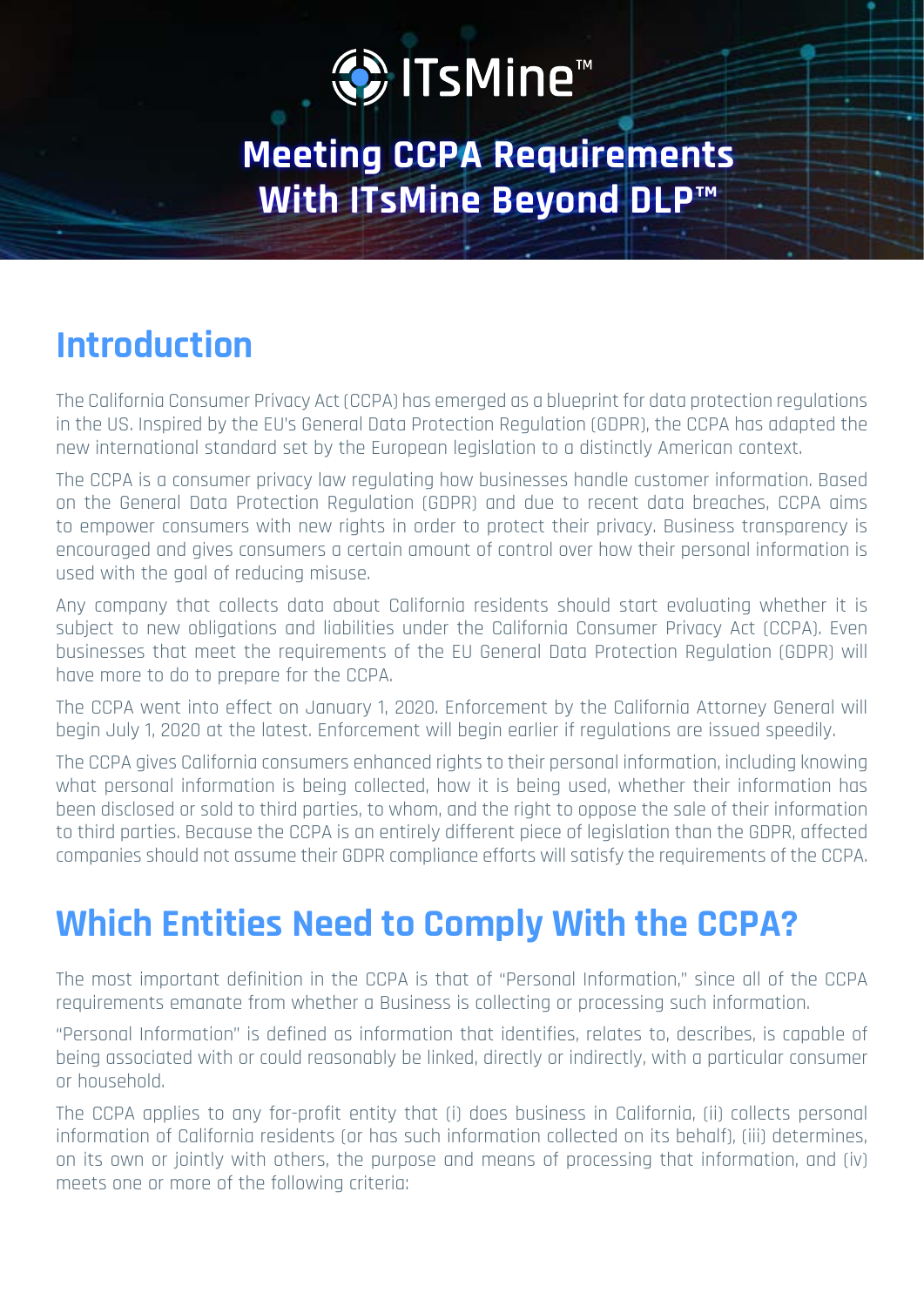- has annual gross revenues in excess of \$25 million, adjusted for inflation; or
- annually buys, receives for commercial purpose, sells or shares the personal information of 50,000 or more consumers, households or devices; or
- derives 50 percent or more of its annual revenues from selling consumer information.

As personal data is at the heart of the Privacy Regulation and its use is becoming more and more regulated across the world. Data Loss Prevention (DLP) has emerged as an indispensable tool in data protection strategies. Covering a blind spot in traditional security frameworks, DLP protects data against emplovee negligence or malice, whether a computer is located in or outside the company network. Without a technical solution for monitoring collection, processing and storage of personal data, enterprises run the risk of falling foul of strict regulation. And it's not enough to simply monitor, Companies need to protect and educate their end users at the same time.

In order to ensure compliance, it is essential that companies are equipped with a Data Loss Prevention (DLP) system capable of protecting all the data and processes across all devices, departments and software. While this may be easier said than done, there are practical steps that can be taken to ensure organizations are protected from all types of data loss.

### **Obligations under CCPA**

Personal information is defined under the CCPA as the following:

Information that identifies, relates to, describes, is capable of being associated with, or could reasonably be linked, directly or indirectly, with a particular consumer or household. Personal information includes, but is not limited to, the following (if it identifies, relates to, describes, is capable of being associated with, or could be reasonably linked, directly or indirectly, with a particular consumer or household);

A) Identifiers, such as a real name, alias, postal address, unique personal identifier, online identifier, Internet Protocol address, email address, account name, Social Security number, driver's license number, passport number, or other similar identifiers.

. B) Characteristics of protected classifications under California or federal law.

C) Commercial information, including records of personal property; products or services purchased, .tendencies obtained, or other purchasing or consuming histories or tendencies.

D) Biometric information.

E) Internet or other electronic network activity information, including, but not limited to, browsing history, search history, and information regarding a consumer's interaction with an Internet website. application, or advertisement.

F) Geolocation data.

- .information similar or ,olfactory ,thermal ,visual ,electronic ,Audio) G
- H) Professional or employment-related information.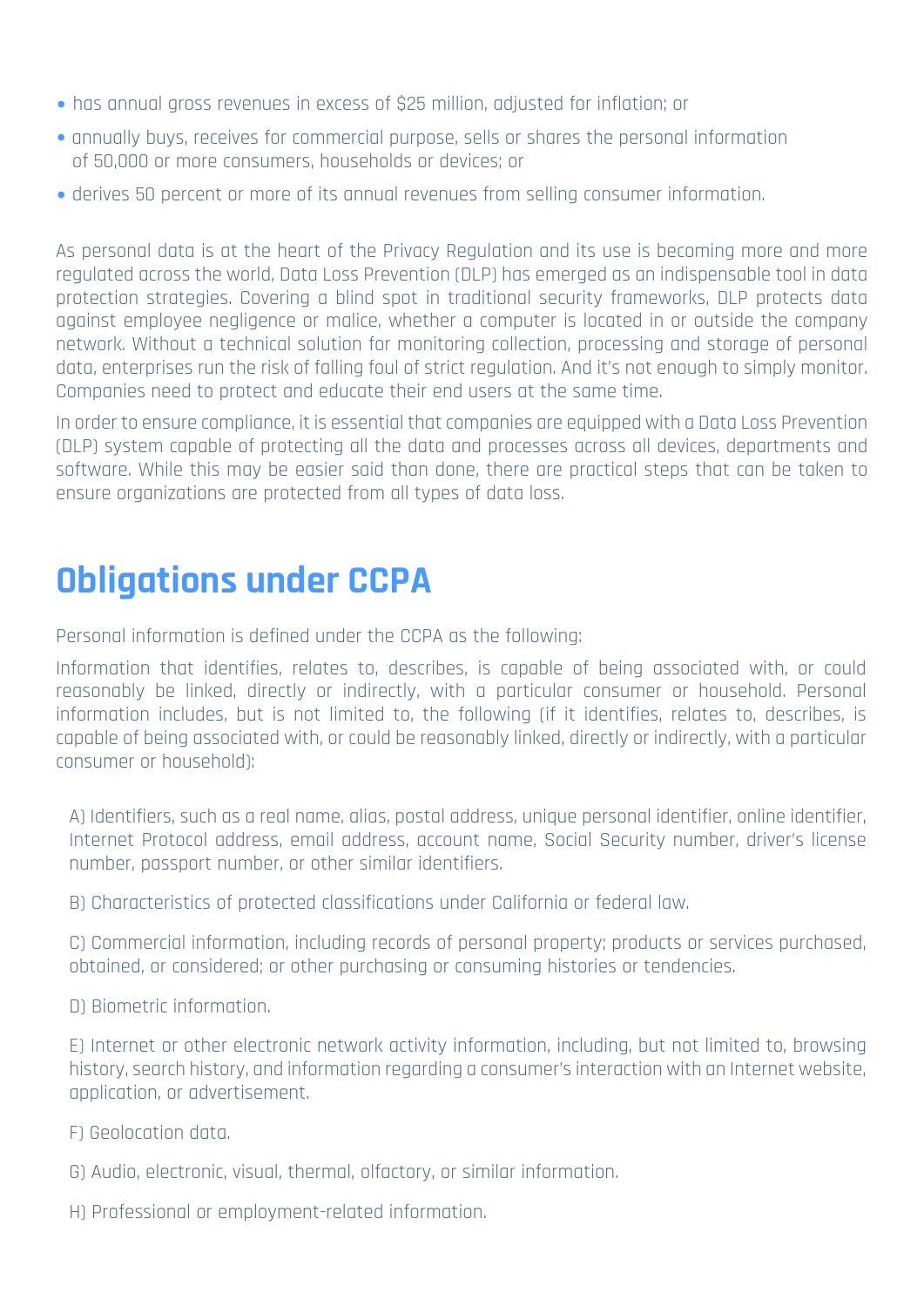I) Education information that is not publicly available or personally identifiable.

J) Inferences drawn from any of the information identified in this subdivision to create a profile about a consumer reflecting the consumer's preferences, characteristics, psychological trends, predispositions, behavior, attitudes, intelligence, abilities, and aptitudes.

Any information that data controllers have on the data subject, such as date of birth, address, salary, and rent would therefore all constitute protected personal data under the CCPA.

### Any organization that acts as a controller has several obligations under this regulation. The main ones include:



#### **visibility Data**

One of the basic requirements for any compliance strategy is knowing where your data is. You cannot protect data if you don't know where it is. Each controller will have the responsibility to determine what types of consumer PI its business collects, shares, and/ or sells. Therefore, each controller or processor will have the responsibility to maintain records of all categories of processing activities carried out by himself or on behalf of a .controller



#### **Right to deletion**

CCPA allows individuals to request the deletion of their personal information unless exceptions apply. Under the CCPA, the right applies to personal information that has been "collected" from the consumer. To that end, there is a need to develop a way to identify, track, and control the collection, retention, and deletion of consumer PI.



#### **Sensitive** data

Once you identify your data, you need to classify it properly. Sensitive data discovery is a critical step in any effective data security program. Data loss prevention solutions provide always-on monitoring to control data in near real time. When a file is created, copied, edited, detached from an email, extracted from an archive, retrieved from cloud storage or otherwise modified, it is instantly searched, classified, and reported.



#### **Security**

The CCPA does not directly impose data security requirements but instead relies on existing California law to "establish a right of action for certain data breaches that result from violations of a business's duty to implement and maintain reasonable security practices and procedures appropriate to the risk arising from existing California law." You need to review your network security to ensure that standards are reasonable, particularly with regard to the collection and maintenance of consumer PI.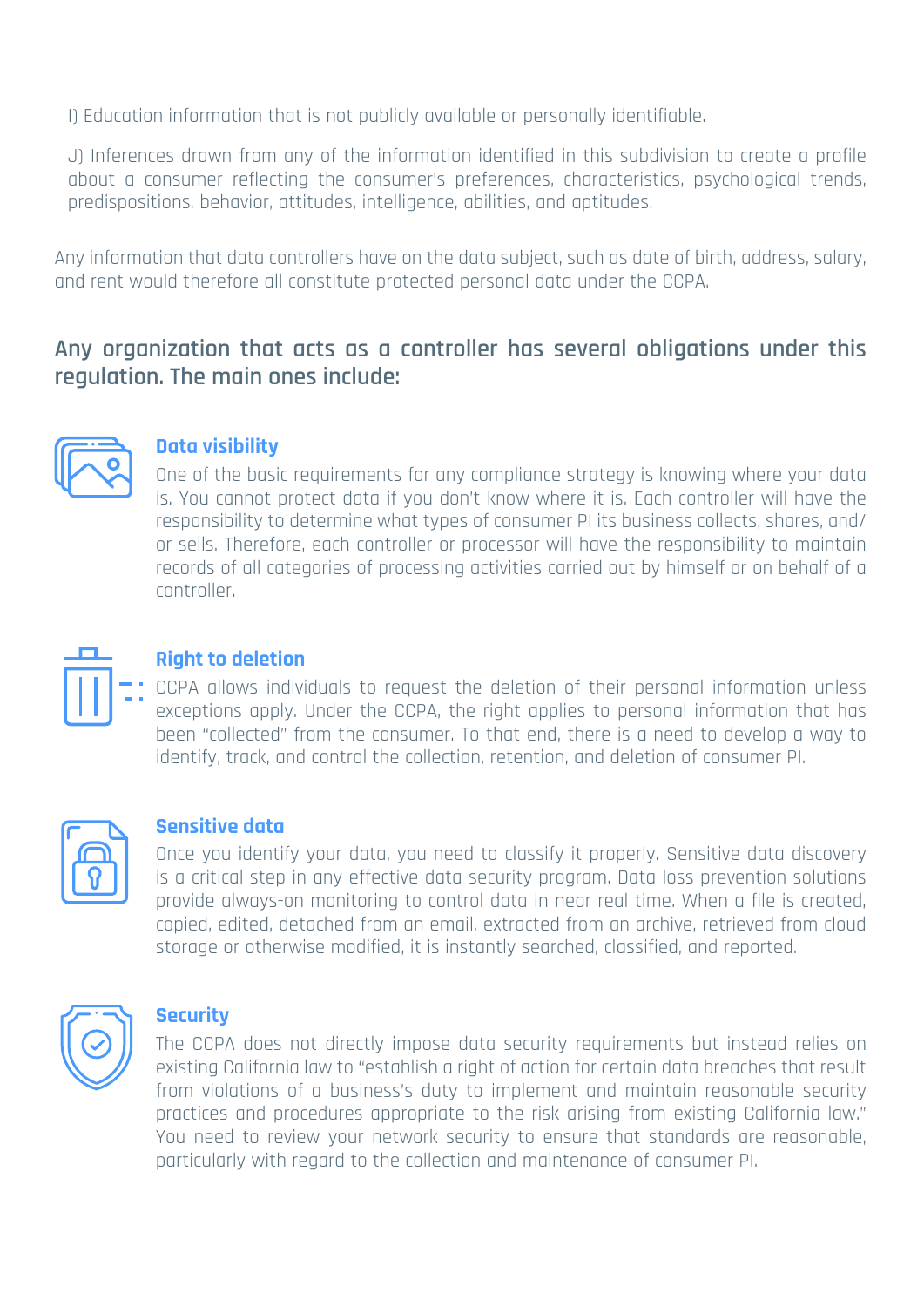

#### **Pseudonymize or Pseudonymization**

The processing of personal information in a manner that renders the personal information no longer attributable to a specific consumer without the use of additional information, provided that the additional information is kept separately and is subject to technical and organizational measures, to ensure that the personal information is not attributed to an identified or identifiable consumer. It is recommended that the encryption travel with the data so that it is protected end-to-end, regardless of where it is shared.



#### **Protecting data on the move**

Data is most vulnerable when it is leaving the security of a company network. Nowadays the workforce is becoming increasingly mobile. Many companies offer their employees to work remotely part of or all the time. With many organizations now operating across borders, travel between company offices is inevitable as are industry events and on-site client meetings. The organization is being required to understand how data moves within it. Documenting the way information flows in your company by making an inventory helps demonstrate that the organization is being compliant. Mapping the flow of data will also help to identify areas that could cause CCPA compliance problems.



#### **Data** accuracy

Organizations should take all reasonable steps to ensure the personal data that they hold is not incorrect or misleading. To that end, organizations must carefully consider any challenges to the accuracy of personal data.



#### **Tracking personal data**

Since personal data usually resides in many different applications or services, servers, cloud or any data centers, it requires that the organization be able to access, report and remove personal information from all those systems when required by consumers or regulators. To satisfy CCPA requirements, you must be able to track the movement, or linegge, of a contacts personal data – where it was first acquired, whether consent was obtained, where it moves over time, where it resides in each of your systems, and how it gets used. The connections between those systems and silos are key to tracking the complex path that personal data follows through your enterprise.



#### **Personal data breach**

The CCPA introduces a requirement for all organizations to report personal data breaches to the relevant supervising authority. Organizations should ensure they have robust breach detection, investigation and internal reporting procedures in place. This will aid decision-making as to whether or not you need to notify the relevant authority and affected individuals. Bevond that, the organization must keep a record of any personal data breaches, regardless of whether or not it reguires notification.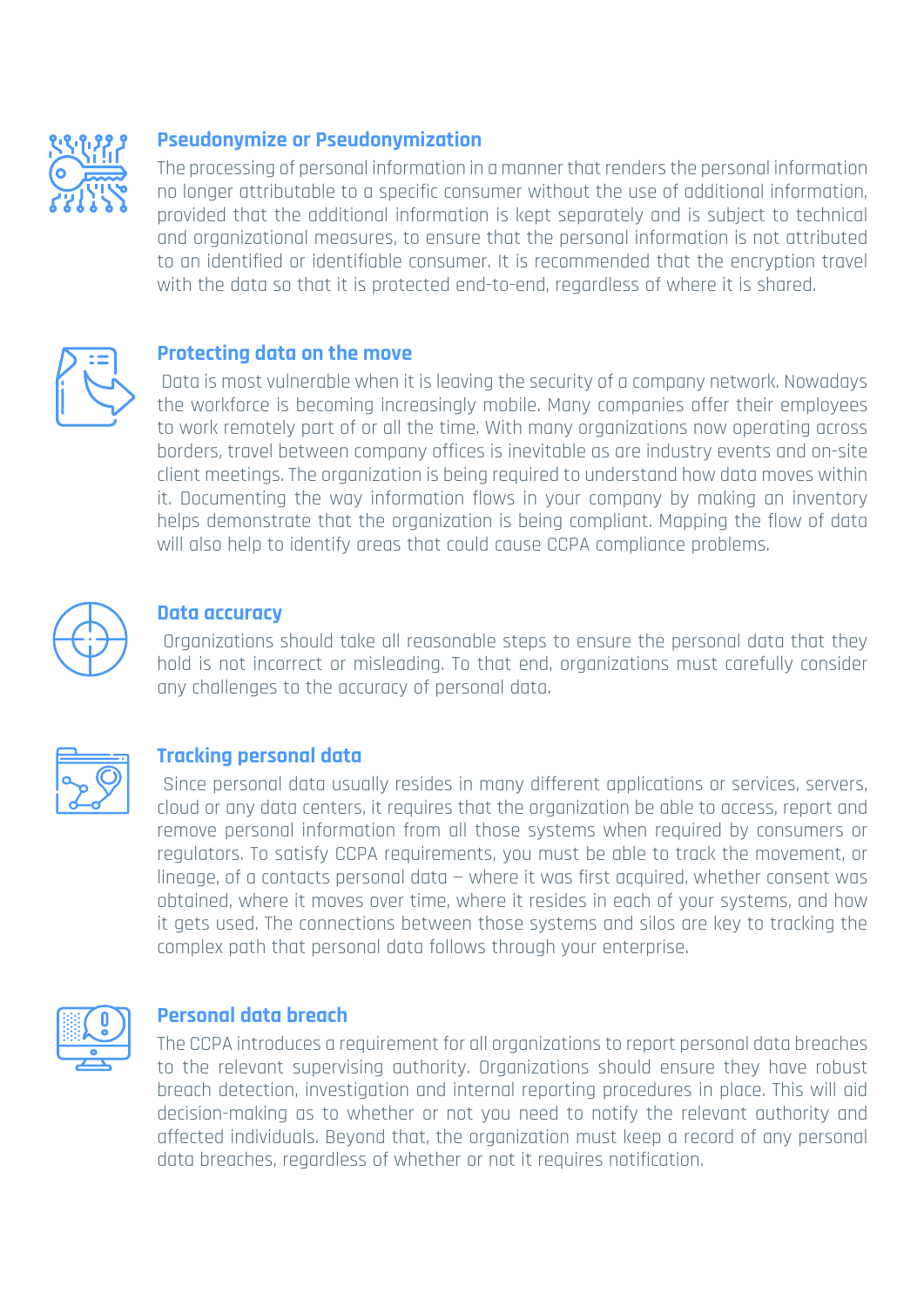### **Data Loss Prevention**

Much of the focus on the California Consumer Privacy Act (CCPA) has been on the new rights it affords California consumers, including the right to access, delete, and opt out of the sale of their personal information. But arguably the greatest risk to covered businesses involves data security, as the CCPA creates a private right of action with substantial statutory penalties for breaches involving a consumer's personal information.

The CCPA allows consumers to sue businesses when their "non encrypted or non redacted personal information . . . is subject to an unauthorized access and exfiltration, theft, or disclosure as a result of the business' violation of the duty to implement and maintain reasonable security procedures and practices appropriate to the nature of the information." Violations of this provision are subject to statutory penalties of \$100 to \$750 per incident, additional actual damages, and injunctive relief. Judges may consider a defendant's "assets, liabilities, and net worth" in determining the precise .penalty

The CCPA does not define the exact security measures that should be implemented. CCPA defines "reasonable" security based on the nature of the personal information a company holds. A key first step for many organizations is to map the data held by the organization in order to determine the most "reasonable" set of controls to best protect it.

In addition, given that the CCPA's private right of action is partially conditioned on any compromised data being "non redacted" or "non encrypted." businesses are well-advised to assess whether appropriate redaction and encryption methods are employed and operating effectively.

To that end, Data Loss Prevention (DLP) solutions offer unparalleled insight into a company's data, allowing admins to set strict rules concerning specific sets of sensitive data while allowing emplovees liberty to freely mangge data outside of these categories. It is an easy way to add an additional layer of security to a company's network and ensure that human error or malicious intentions do not invite the wrath of the DPA upon a business. In the era of the CCPA, there will be no more excuses for companies to suffer data loss.

#### **So, what should an organization expect from a DLP solution?**

In order to protect digital data in its three fundamental states, DLP solutions require data to be classified into three DLP functional types; "Data In Use" (DIU) DLP, "Data In Motion" (DIM) DLP and "Data At Rest" (DAR) DLP.

It is therefore critical to automatically analyze and classify the informational content of transmitted, used, and stored data of many formats and types. These must include not only files and emails but also instant messages, posts to social media, web forms and webmails, raw textual data and, in some scenarios, even metadata and binaries.

Additionally, the criterion of real-time protective actions for all data states must include practically all local channels on endpoint computers, risky network communications, as well as various data storage devices, systems, and repositories. Specifically, DLP components can apply a whole set of protective actions, such as block, remediate, alert, log, shadow-copy, and more.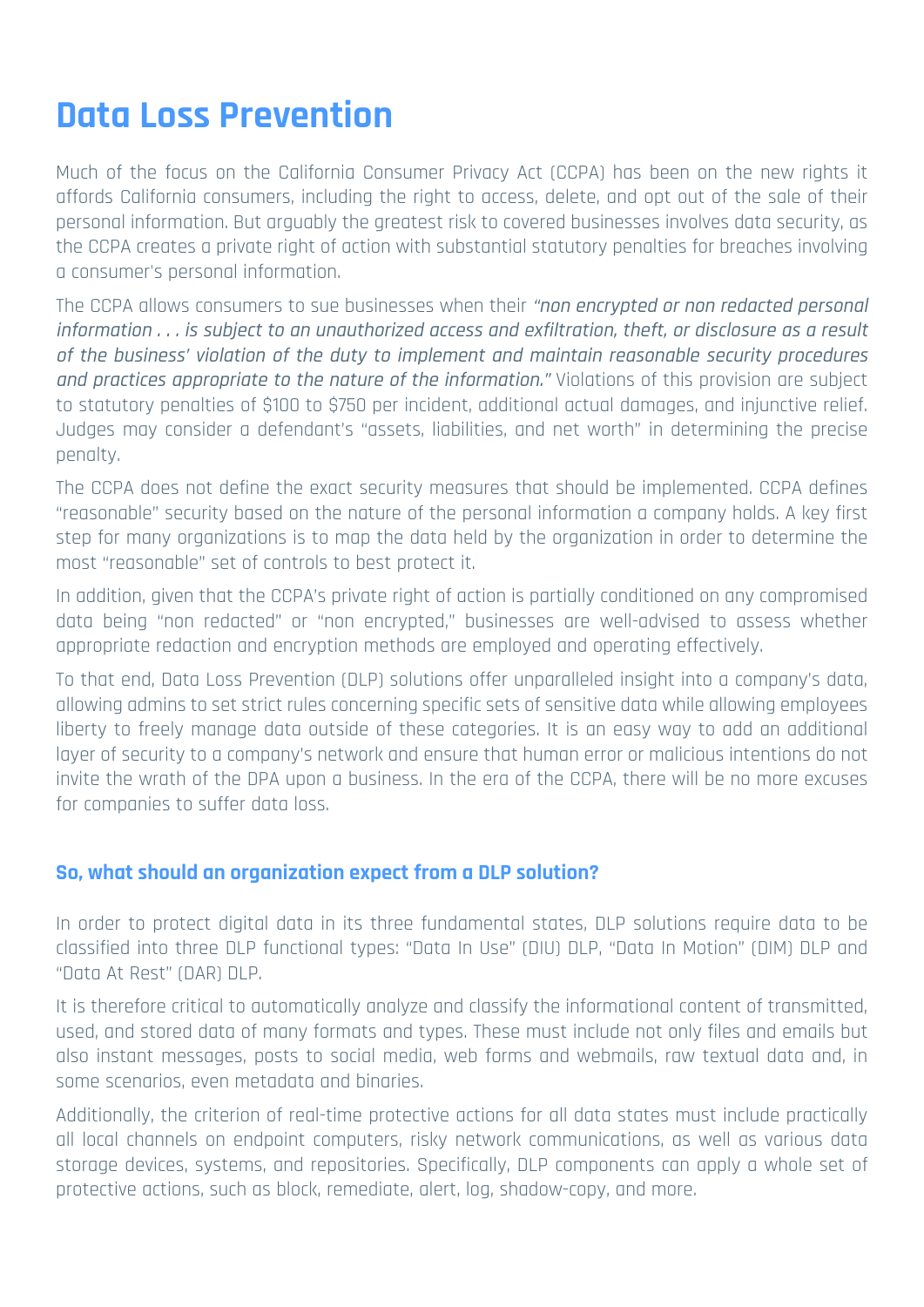# **ITsMine Next Generation DLP Solution**

DLP solutions are uniquely situated to provide not only informational support but also tools that can help meet the strict regulations listed in the CCPA. Among those requirements are data discovery services which help the organization understand where personal data is stored, meet the restrict personal data usage requirement through data in use monitoring, prevent personal data tampering and loss, and maintain personal data security standards.

But today, these capabilities are not enough. State of the art DLP generation products must be simple to deploy and simple to use, automatically classify and track data, restrict who has access and be able intervene in real time if data is sent to the wrong person, all while consistently reporting back to data owners, end users and security analysts, using prevention mode with no false positives and short term implementation processes with rich forensics abilities. The new DLP generation takes into account the need for data deletion, encryption (in case of Ransomware, for example) and modification.

ITsMine™ offers a new, unique and offensive approach for Data Loss Prevention (DLP) that requires no policies and no permanent endpoint agents while guaranteeing protection against internal and external attackers. ITsMine™ solves the DLP challenges using a fully automated solution with negligible false positives and without affecting employee productivity.

ITsMine™ covers two unique use cases to help any organization meet the following

### :**requirements**

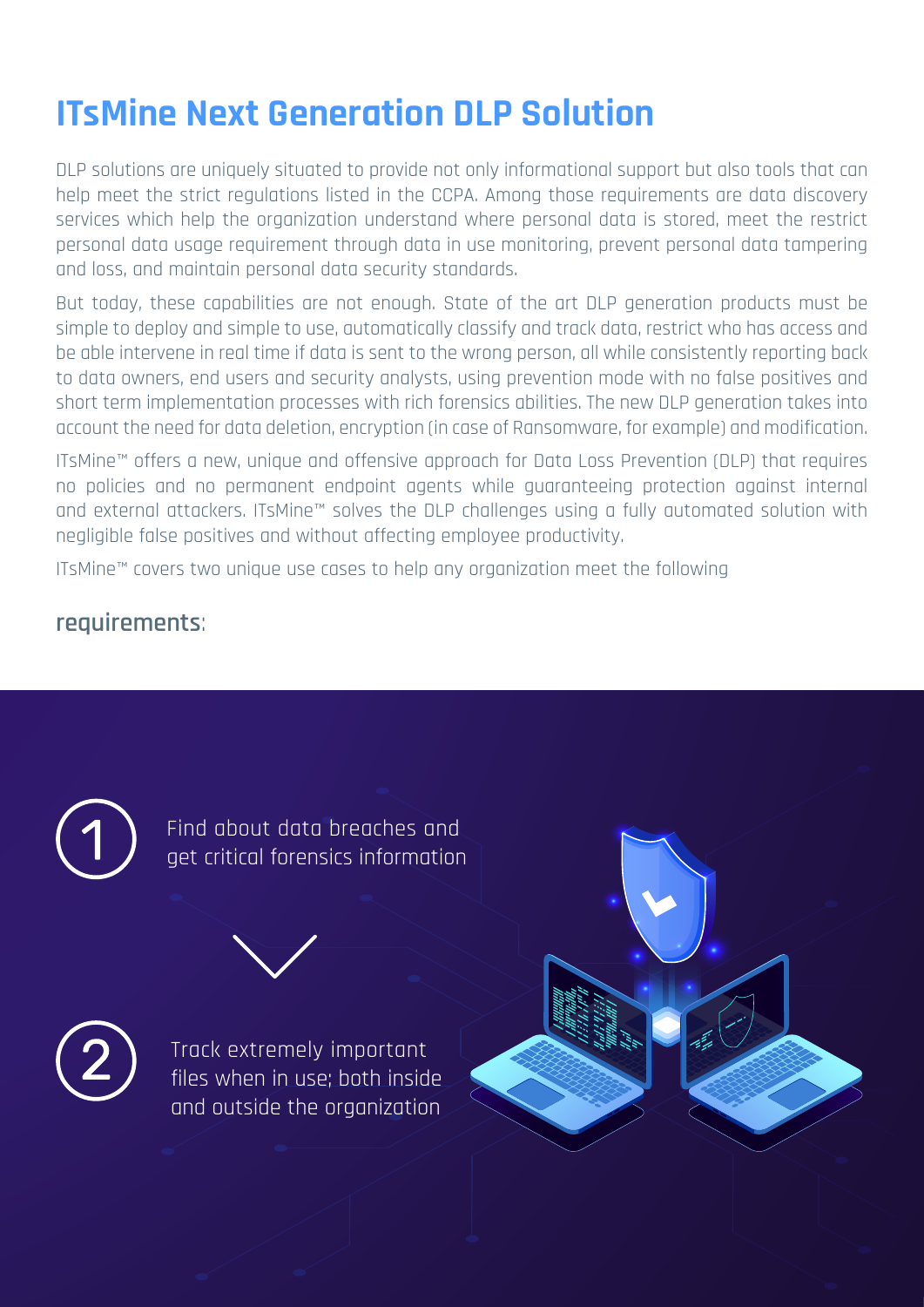# **The Technology**

ITsMine™ offers an innovative approach to data loss prevention. Initially, the software automatically creates a HeatMap of the organizational file storage areas, classifying the folders by their degree of importance as well as based on daily user access. Second, the software automatically creates files that resemble other files within a given folder (similar file name, size, document author, date created and modified), and disseminates these files throughout the company's data file storage, essentially planting SoftwareMines™ across the directory. The software also creates a Unique Identifier Number (UIN™) which is inserted in each SoftwareMine. The "minefield" changes on a daily basis. Additionally, an administrator can mark specific files or folders that they wish to track using ITsMine™ manual policy.

Thirdly, if a user steps on a SoftwareMine, (meaning opens a fake file, tries to copy a folder containing a fake file etc.), the system zooms in on the user's computer for a limited period of time. According to the user behavior, the system will actively check if the vector of attack is external or a roque employee and classify the risk level of the "security event" and will automatically decide whether to educate the user, block a specific activity or even send the obtained evidence to the security manager.

ITsMine™ turns the organization's file storage into a live minefield. The creation of this minefield is achieved by gathering relevant information from different sources: Characterizing the way the stored files are accessed and analyzing the organization's own file structure and permissions.

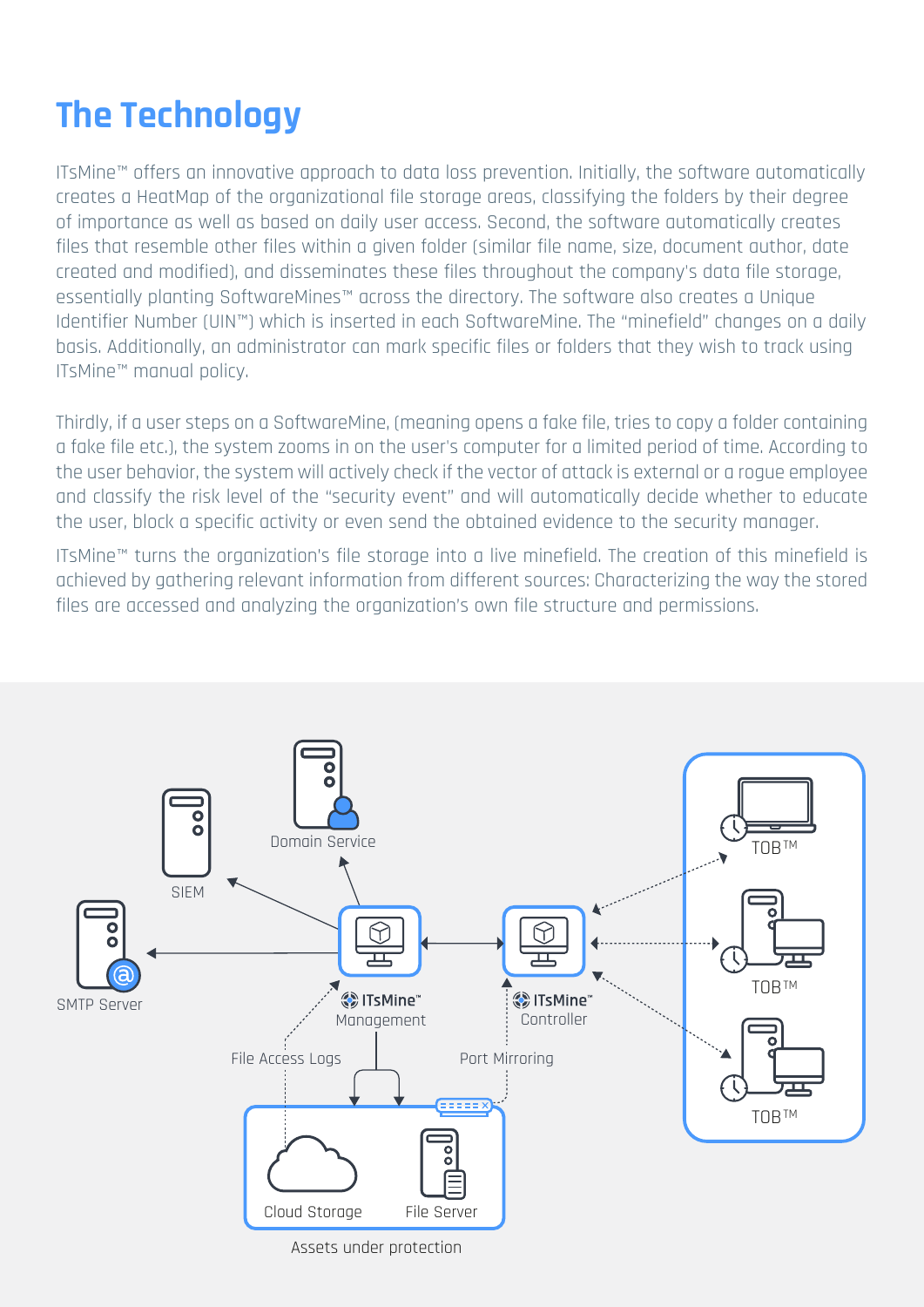### This solution offers organizations the ability to:

- Fully monitor the organizational file storage, while educating employees on responsible behavior when dealing with organizational data.
- Actively protect file storage by implementing software mines.
- Ensure sensitive data or "leftovers" of sensitive data would not remain on the endpoint and will be saved only on the file storage (Endpoint Sanitation).

When taking into consideration the need for a DLP solution and trying to comply with the CCPA requirements, it is important to review ITsMine main implementation benefits:

| <b>CCPA requirement</b>                               | <b>Traditional DLP</b>                                         | <b>ITsMine DLP</b>                                                                                                                                                                                                          |
|-------------------------------------------------------|----------------------------------------------------------------|-----------------------------------------------------------------------------------------------------------------------------------------------------------------------------------------------------------------------------|
| Data discovery and<br>mapping<br>(1798.100)           | Yes - but it might<br>cause huge numbers<br>of false positives | Yes + finding the most interesting<br>areas in the company's file storage and<br>protecting them.                                                                                                                           |
| <b>Track sensitive personal</b><br>data<br>(1798.100) | Yes                                                            | Yes + full review on data flow and ability<br>to warn users accessing certain sensitive<br>areas.                                                                                                                           |
| Data security<br>(1798.105, 1798.140, 1798.81)        | Yes                                                            | Yes + a layer of data protection<br>restricting the transmission of<br>personal data outside the network<br>and recognizing its flow. Further adds<br>the ability to ensure a level of security<br>appropriate to the risk. |
| Data accuracy<br>(1798.115, 1798.110)                 | <b>No</b>                                                      | Yes + there is a need to take all<br>reasonable steps to ensure the personal<br>data that companies hold is not incorrect<br>or misleading.                                                                                 |
| Data breach<br>(1798.150)                             | Yes - but not the<br>main goal                                 | Yes + Find about data breaches and get<br>critical forensics information.                                                                                                                                                   |
| <b>Right to deletion</b><br>(1798.105)                | <b>No</b>                                                      | Yes + an option to identify, track, and<br>control the collection, retention, and<br>deletion of consumer PI.                                                                                                               |